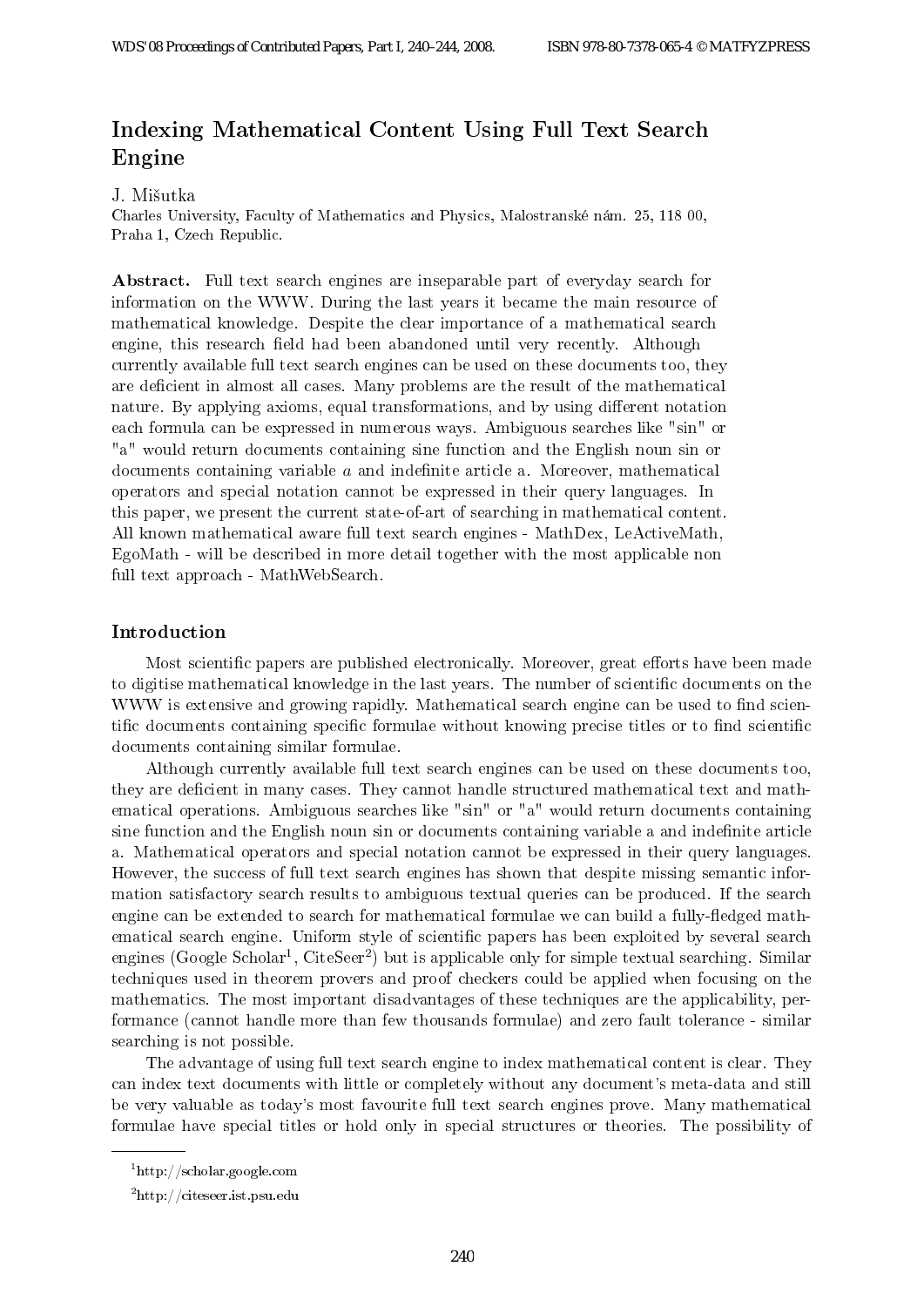searching in surrounding text can greatly improve the precision of found documents. According to a survey, users of a mathematical search engine find the feasibility of textual search very important [1].

#### Mathematical Search Engines

There are several possibilities how to categorise search engines which can cope with mathematical content. We will use two main categories: 1) mathematically not aware search engines, 2) mathematically aware search engines. Search engines which can provide better search results to queries about mathematical content than common full text search engines, but on the other hand, cannot handle mathematical operations fall into the first category: 1) Google Scholar, 2) CiteSeer, 3) Whelp [2] (based on search engine for the Helm project) - searching only in provided meta-data. Search engines which can handle mathematical operations or can search for mathematical formulae fall into the second category. We can categorise the mathematically aware search engines according to their approach to: 1) syntactic approach - MathDex, LeActiveMath, and 2) semantic approach - EgoMath, MathWebSearch, MBase [3]. We will not cover MBase because it is not based on a full text search engine and uses pattern matching of the underlying programming language.

### MathDex

MathDex<sup>3</sup> [4; 5] is the oldest mathematical aware full text search engine based on Apache Lucene search engine [6]. It went public at the beginning of 2007. The key features are: 1) support for semantically poor documents,  $2$ ) accepting different types of mathematical encoding, 3) allows searching on both mathematical notation and text, 4) attempts to match user text search expectations rather than strictly following the query.

All retrieved documents are converted to XHTML+MathML. This search engine can handle semantically poor documents; therefore, it must perform extensive normalisation. Documents are sorted according to their structural and syntactical similarity to the search term. MathDex introduces  $n$ -gram matching technique to increase precision. In the index phase not only simple words are indexed but also information about subformulae frequencies is collected. The frequencies of meaningful subformulae can be used to increment the ranking of complex formulae.

Another technique used to increase precision is to separate document into more fields (e.g. title, body) and assign them different weights. Words in the title are ranked higher than words in the body of a document. MathDex stores different parts of an expression as separate fields to allow parallel searching and flexible weighting of matches from different parts of the equation. Each formula is separated into numerator field, superscript field, rows field etc. The input formula is parsed, appropriate fields identified and the query is rewritten to match the subterms in the selected fields. It seems that the probability of retrieving and ranking a document with many formulae is higher than with fewer formulae. MathDex cannot handle mathematical operations nor  $\alpha$ -equivalence matching<sup>4</sup>.

According to [5], MathDex indexes around 25000 documents from the arXiv, 12000 pages containing mathematics from Wikipedia, approximately 1300 pages from Connexions portal, and around 1000 pages of Wolfram MathWorld.

<sup>3</sup>http://www.mathdex.com:8080/mathdex/search

<sup>4</sup>Alpha-equivalence is a notion of equivalence on terms with binding structure. It captures the notion that the names of bound variables are unimportant; all that matters is the binding structure they induce.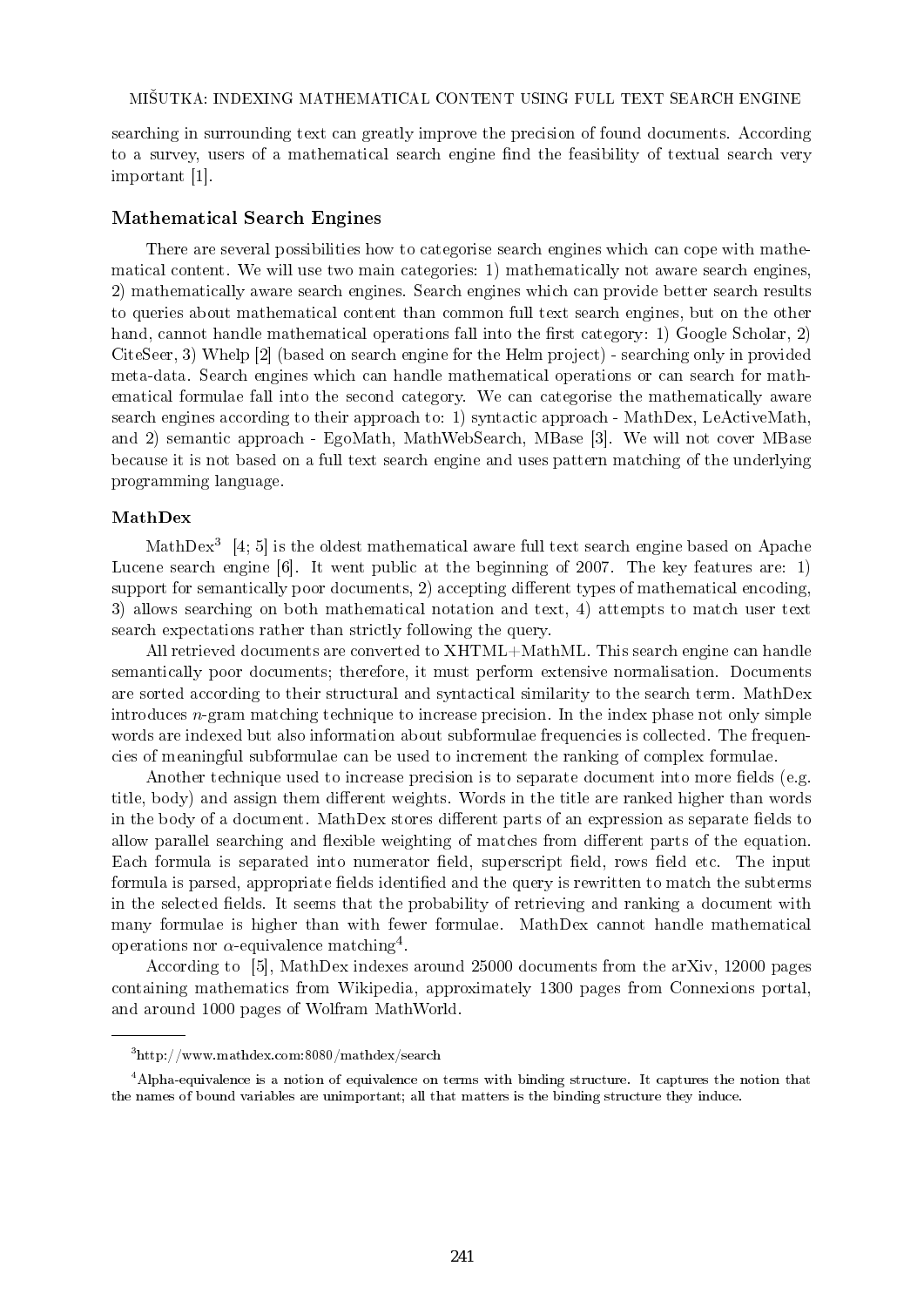### LeActiveMath

LeActiveMath<sup>5</sup> [7] is an intelligent web-based learning mathematical environment. The main goal is to present a learner personalised content based on her previous work, actual knowledge etc. Currently, the system does not provide public content and only subscribers or members can use it. It is based on the Apache Lucene search engine.

It is clear that such a system needs a search engine. The semantic content of mathematical documents is encoded in OMDoc [8; 9]. The indexing phase heavily depends on special OMDoc format which includes semantic information and other meta-data. The applicability on real documents is questionable. However, the use of special OMDoc format can boost the relevance of documents thus making this search engine very helpful in specialised environment. The nature of OMDoc is used to split the content to units called items: theorems, exercises, proofs, definitions, etc. They can be addressed by unique identifiers which help exploiting relations between them. The indexing phase converts the OMDoc formulae into special textual tokens including depth information. The depth information of subformulae is included in the indexed string. The searching phase must convert the input formula to a representation including depth level too. Currently, their solution to this problem is to iterate from 1 to the maximum formula depth in their index database. The problem becomes more significant when searching for complex subformulae. Based on the description of the indexing phase it seems that it has neither support for mathematical operations nor for  $\alpha$ -equivalence.

### EgoMath

EgoMath [10] is a mathematically aware search engine based on the Egothor v2 full text search engine [11]. The main goal of this search engine is to be applicable for a large collection of real-world documents which do not implicitly contain semantic information. It accepts both Presentation and Content MathML with the focus on Presentation MathML. Documents in the PDF format are converted to Presentation MathML using Infty [12] converter. It supports both the textual search and searching for mathematical formulae. EgoMath represents one formulae not only by one word (complex formulae are represented by an ordered set of words) but by several words (complex formulae are represented by ordered sets of words). Next representation is obtained by applying transformation and generalisation rules to the previous representation. These rules try to reduce the most important disadvantage of the full text index database static character. Each later representation is generalised, thus allowing more formulae to match the representation. In the searching phase user input is separated into simple textual query and mathematical query. Afterwards, the mathematical query is processed by the same algorithm used in the indexing phase. The algorithm produces  $N$  representations which are appended to the simple textual query using the Boolean operator AND. The result are  $N$  sequentially executed search queries. Later queries have higher probability becoming hits because each later mathematical representation is more generalised than the previous one. Each mathematical document is separated to mathematical part and textual part. Otherwise ambiguous searches like "sin" or "a" would return documents containing both the sine function and the English noun sin.

The query language is similar to  $IAT$ <sub>F</sub>X. The main disadvantage is that it is still not publicly available because of unfinished UI implementation. Currently, the index database contains 421 documents from the Connexions portal and 1915 documents from arXiv.

 $5$ http://www.leactivemath.org/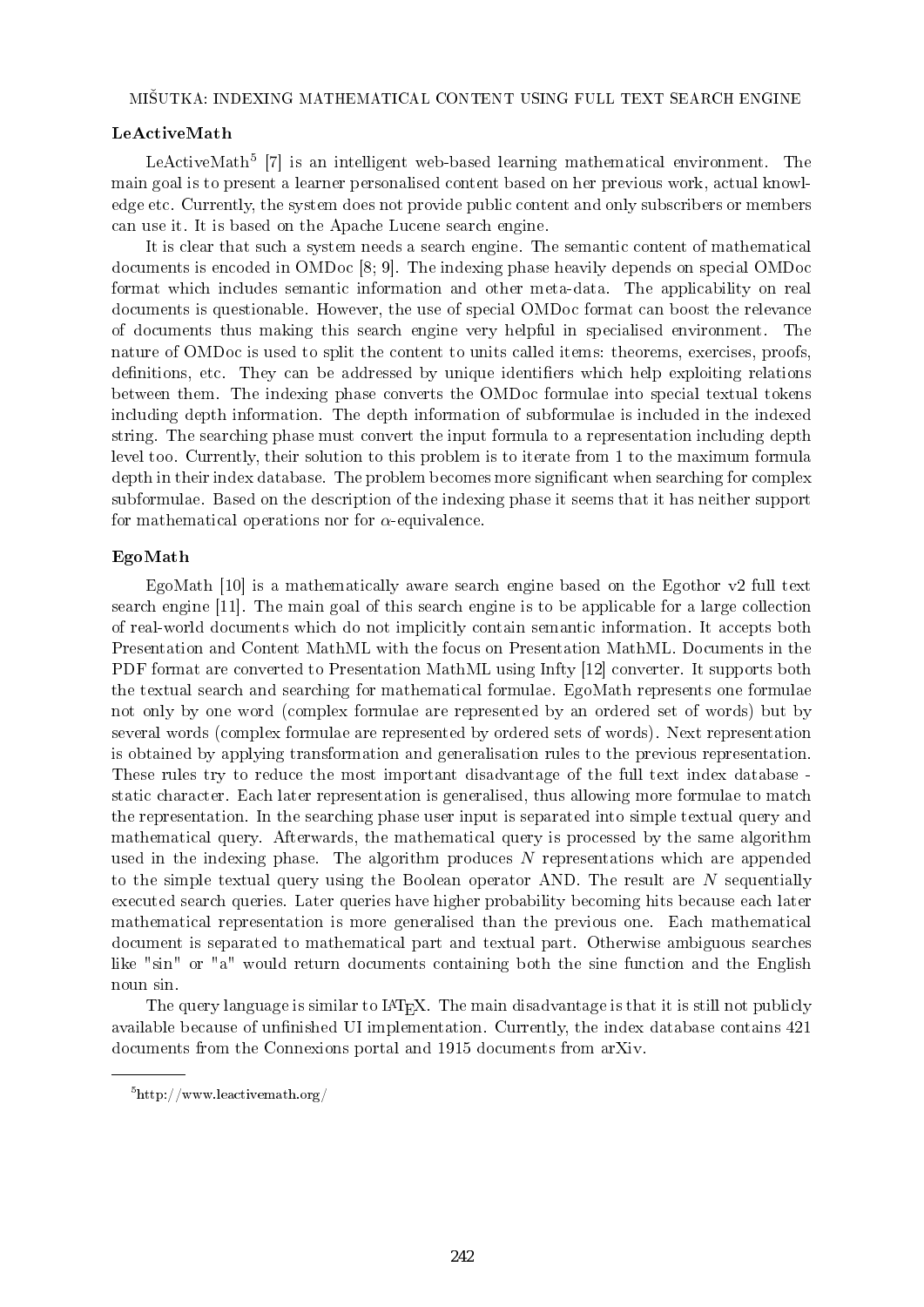## MathWebSearch

MathWebSearch  $[13]^{6}$  is a mathematically aware search engine not based on a full text search engine. The first public version was available at the beginning of 2007. To behave mathematically correct it must heavily depend on the semantic information which can result in significant decrease of precision and recall when operating over documents with little semantic information. As the only search engine it fully supports  $\alpha$ -equivalence matching.

MathWebSearch is an example of a non-textual approach, where expressions are parsed into a substitution tree (more commonly used in symbolic math systems such as theorem provers). The result is a tree-like structure with nodes containing substitutions of its parents. The formula is constructed from a root node by applying one or more substitutions. To allow searching for subformulae, it has to add all its subformulae to the index separately. Although MathWebSearch is the most mathematically aware search engine, it must address the same issues as the other mentioned mathematical search engines. On one hand, distinguishing between syntactically same notations but semantically different  $(\int f(x)dx$  can mean Riemann but also Lebesgue integral), on the other hand, identifying and grouping syntactically different but semantically equal formulae  $(nC^k, C_k^n, \binom{n}{k}, \frac{n!}{k!n!(n-k)!})$ . Every search for a formula must traverse a substitution tree which can introduce the problem of performance. The lack of full text search makes the applicability of this search engine very limited.

Currently it can index documents in Content MathML, limited Presentation MathML and OpenMath format. The search engine web front-end is very similar to MathDex but the query language is different. An extended form of MathML is used. According to [13], their index database includes documents from the Connexions portal totalling 3400 articles. The number of terms represented in documents is approximately 53000 (77000 including subterms). They also include an index of the 87000 Content MathML formulae from Wolfram MathWorld.

#### Conclusion

There are several mathematically aware search engines applicable to larger collection of documents available today. Two of them try to exploit the structure of mathematical formulae from the syntactic point of view, one uses mainly semantic approach and one uses both. One of the challenges of this research field is how to measure the applicability. We think that at this moment, only an exhaustive cross comparison of available search engine can produce useful information. Because this is not available, we make a summary based on the facts described above.

WWW is the biggest repository of scientific documents. The most used document format to publish mathematical papers - PDF - does not directly support description of formula semantics. Therefore, one of the basic requirements for a mathematical search engine to be applicable for WWW is to index semantically poor documents. Another important requirement is to be able to search in the raw text. Currently, it seems that the most applicable search engine for the WWW is EgoMath. There are few portals specialised for mathematical content (e.g. Connections<sup>7</sup>, Wolfram MathWorld<sup>8</sup>) which contain description of the formula meaning. When we omit the absence of simple textual queries then MathWebSearch seems the best choice for this type of portals. It seems that neither of these solutions could match a search engine specialised for specific purpose - like LeActiveMath trying to support learning in a specialised environment. Because EgoMath is still not publicly available, the first mathematical search engine - MathDex - with the most heterogeneous index database seems the best choice for current mathematical searching on the WWW.

 $6$ http://search.mathweb.org/

 $7$ http://cnx.org/

<sup>8</sup>http://mathworld.wolfram.com